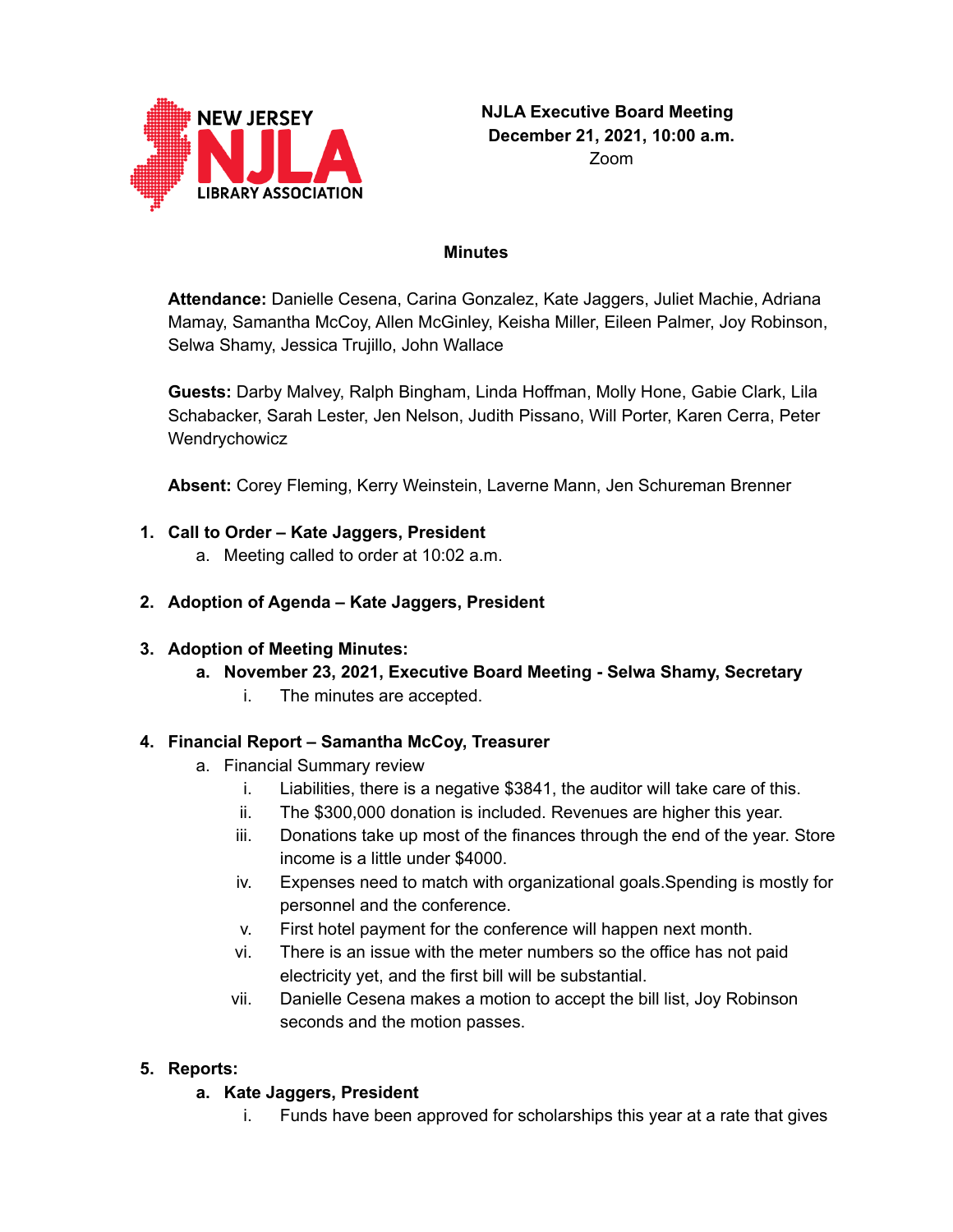each awardee funds to cover a single course at Rutgers University.

- ii. NJLA Intellectual Freedom Committee has drafted a statement that will be discussed later in the meeting.
- iii. Kate and Juliet Machie attended the NJASL conference in December in Atlantic City and brought back information for the conference committee; they also did a walk-through at Harrah's.
- iv. The NJLA Store is surpassing what many thought they would do this year, thanks to a great job by Cheryl and Jeff McBride. They did not make that much less at NJSAL than previous years, and attendance at NJASL was slightly down.

# **b. Juliet Machie, Executive Director - Full [Report](https://njla.memberclicks.net/assets/Exec_Board_Minutes_Docs/Board_Docs_2021-22/Exec%20Dir%20Report%20December%202021.pdf)**

- i. NJASL first in person conference since the pandemic started.
- ii. The Public Policy Committee finalized 2022-23 legislative priorities to present to the Executive Board.
- iii. Hosted a conversation on intellectual freedom on December 2 with representatives from partner organizations including NJASL, NJSL, LLNJ, NJLTA and VALE. This framed the way forward for how intellectual freedom issues can be addressed and how responses can be made.
	- 1. NJLA will continue to work with the Intellectual Freedom Committee to put together a process that can be shared.
	- 2. Establishment of a rapid response team. NJASL is taking the lead.
	- 3. LLNJ will be convening conversations on the MentorNJ platform to have discussions.
- iv. LLNJ Membership Meeting, ALA Chapter —- focus on advocacy and highlight what NJLA does.
- v. Access Navigators on the agenda to approve hiring more Navigators.
	- 1. Thanks to Andrea Levandowski the Heldrich Center for Workforce Development will provide ongoing training to the Access Navigators.
- vi. EDI Framework LLNJ Board approved and is being presented to the NJLA Executive Board today.
- vii. Reflections on this past year. Juliet is grateful for the support and volume of work established in the past few months.

# **c. Eileen Palmer, ALA Councilor - Full [Report](https://njla.memberclicks.net/assets/Exec_Board_Minutes_Docs/Board_Docs_2021-22/ALA%20Chapter%20Councilor%20Report%20December%202021.pdf)**

- i. ALA Conference toward the end of January, Eileen has not seen an agenda or resolutions.
- ii. Will meet once before the conference, Eileen will send any updates via email.

# **6. New Business**

# **a. Employee Relations Committee - NJLA 2022 Holiday Calendar**

- i. The list is the same that was created for Juliet Mache's employment contract last year.
- ii. Eileen Palmer suggests that this list be reviewed each year.
- iii. The recommendation from the committee of the 2022 holiday closings is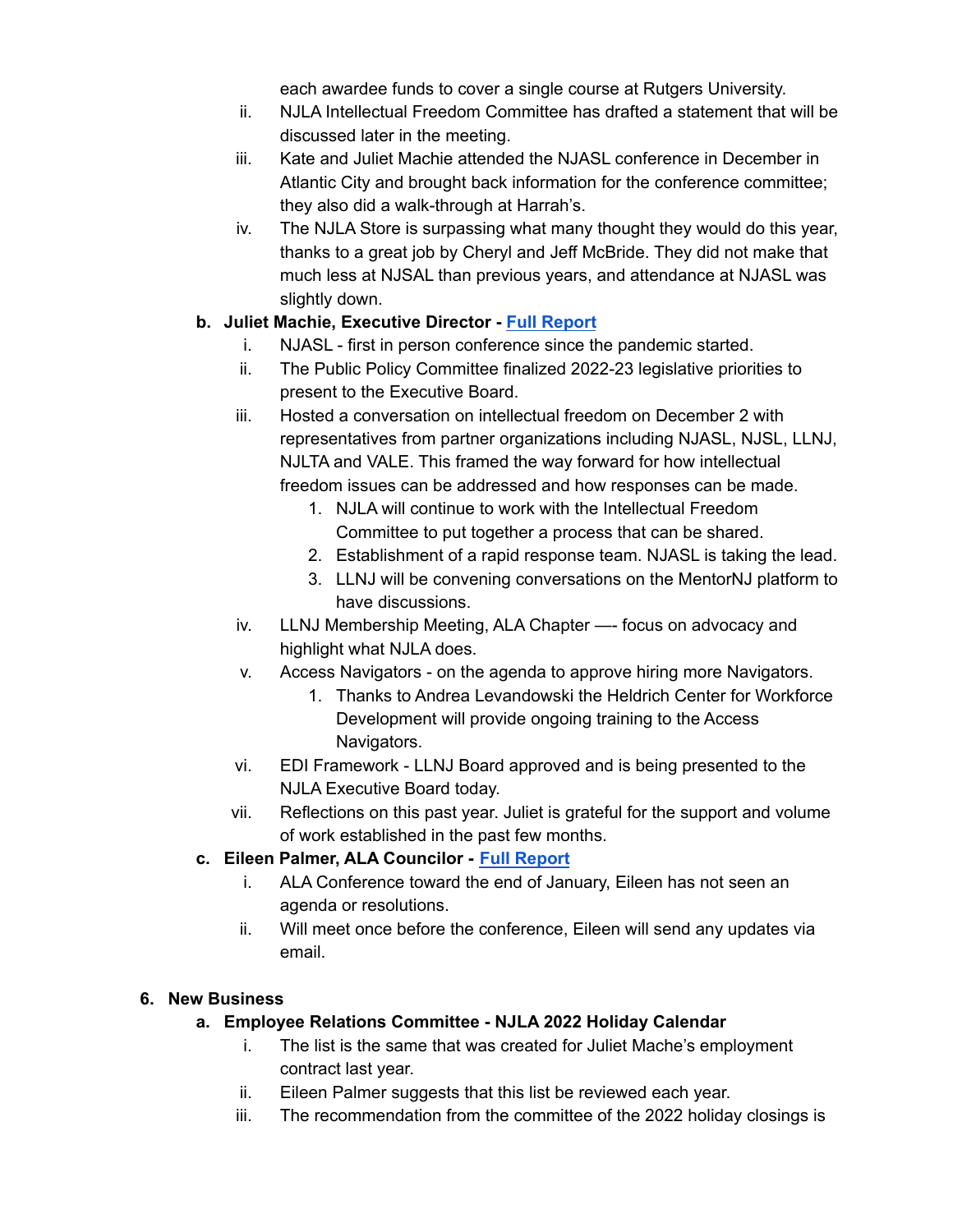approved unanimously.

- iv. Kate Jaggers acknowledges that the NJLA Office will ensure, through the calendar and News Alerts, that the membership knows when the office will be closed and how to communicate in time-sensitive situations.
- **b. Employee Relations Committee - Recommendations to Hire - Access Navigators**
	- i. The budget includes four positions working up to 20 hours per week for 15 libraries. The board approved the hire of three navigators and hired two. Some libraries requested bilingual navigators – NJLA would like to hire Laura Figueroa and Abigail Urena.
		- 1. The hiring recommendation from the committee was approved.
	- ii. A recommendation was made to include the terms of employment for positions to be voted on (FT/PT; salaries; benefits) so there is a record in the minutes that reflects the Board approved the specifics.
- c. **Public Policy - FY23 Funding Priorities - Linda Hoffman (Link to full [report](https://njla.memberclicks.net/assets/Exec_Board_Minutes_Docs/Board_Docs_2021-22/Public%20Policy%20-%20FY23%20Funding%20Priorities.pdf))**
	- i. The priorities are:
		- 1. Per Capita State Aid
		- 2. Library Network Aid
		- 3. Digital Equity Grant
		- 4. Broadband Legislation
	- ii. Legislators asked for less paperwork, getting right to the point, and infographics. When they learned how per capita aid was used in their districts it made a big impact on them.
	- iii. Formulated Public Policy subcommittees to bring feedback and research.
	- iv. Thanks to Bob Keith from the State Library for the data, as well as everyone for the support and feedback.
	- v. Now the committee needs to start meeting with legislators and make things happen.
	- vi. Sarah Lester thanked Linda Hoffman and Juliet Mache for all the help with legislative visits.
	- vii. Mary Moyers has been instrumental in sharing information with the committee and getting it out. They are making real progress with NJASL.
	- viii. Comments
		- 1. Eileen Palmer questioned the focus on Broadband Legislation since it has already been passed.
		- 2. Juliet Mache said NJLA is open to language that will effectively communicate and generate money for libraries. Legislators respond to library advocates when they align with their work.
		- 3. Jen Nelson wrote: Perhaps reframing in terms of Digital Equity Act and possibilities available there?
		- 4. Linda Hoffman said the ask was increased to \$4 million for digital literacy.
	- ix. Kate Jaggers proposed that the board approve the legislative priorities and not the flyer, making a recommendation that the language be changed for the broadband section and adding language about what the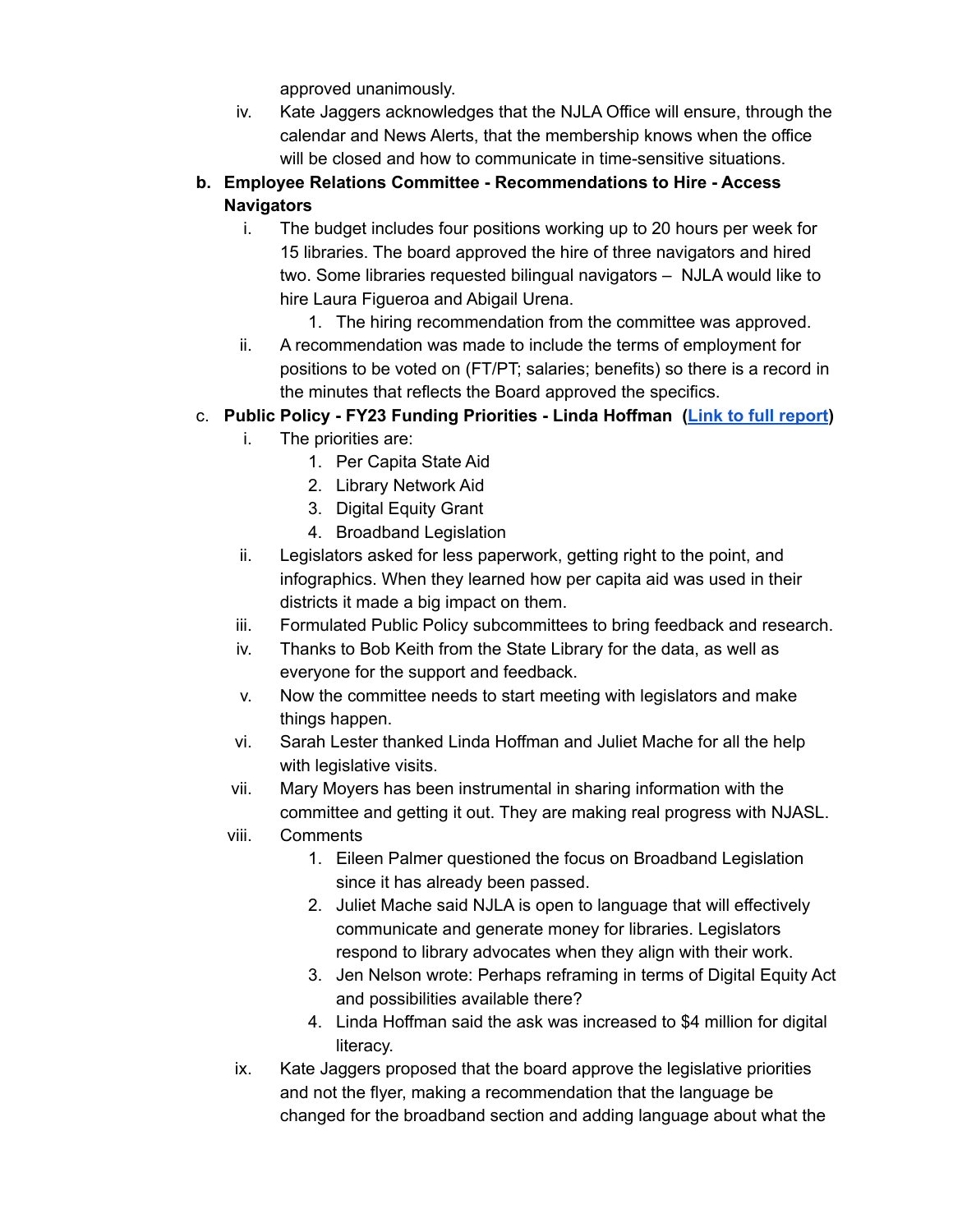school libraries priorities mean.

x. A vote to accept the recommendations from the Public Policy was in favor, with Eileen Palmer opposing and no abstentions.

## **d. Finance Committee - Recommendation for a New Task Force**

- i. Kate requests authorization of a task force to consider the use/investment of the gift to NJLA from Dag Bulman's estate.
- ii. Areas of interest, in addition to general investment, are prioritizing NJLA archives, Conference support, and fund development, and the Finance and Investment Committees suggested a task force to consider NJLA's options and provide a recommendation to the Executive Board no later than its May meeting.
- iii. Task Force members would include Jen Podolsky (Investments Chair), Ken Kaufman (Investments Vice Chair & Member of Archives Task Force), James Keehbler (Finance Chair), Will Porter (Finance Vice Chair), Samantha McCoy (Treasurer, Budget Committee Chair), and Adriana Mamay (Conference Futures Task Force & Member of Budget Committee).
- iv. Eileen Palmer moves to approve the work of this the task force, Joy Robinson seconds, and the motion passes.

## **e. Adoption of EDI Framework & Actions**

- i. Juliet Machie presented an updated document detailing EDI Framework / Statement of Intent, with incorporated initial feedback from previous Board meetings, and the addition of specific action items.
- ii. Clarification of "Collective EDI Assessment'' -- NJLA, LLNJ, and NJSL's interactions with each other, as well as any other partner organizations; recommendation to spell out an explanation of "we" in this section.
- iii. Eileen suggests that the partners request an opportunity for public comment, acknowledging that this document was created from the top-down.
- iv. Jen Nelson and Ralph Bingham agrees that incorporating membership feedback is a positive step, particularly when addressing a large-scale topic with deep input. This will be included in the implementation process.
- v. Joy Robinson moves to approve the statement of intent, John Wallace seconds, and the motion passes with all in favor.

# **f. NJLA Statement on Censorship & NCAC Statement**

- i. Judith Pissano, Chair, presents a statement from the Intellectual Freedom Committee on behalf of NJLA. All in favor of approving this statement as recommended by the committee.
- ii. The Intellectual Freedom page of the NJLA website is being actively updated, and will include the approved statement, an updated form for sharing challenges and questions, and links to toolkits and more information/support. IFC and the PR Committee will work to promote these resources.
- iii. Eileen Palmer moves that NJLA sign onto a statement from the National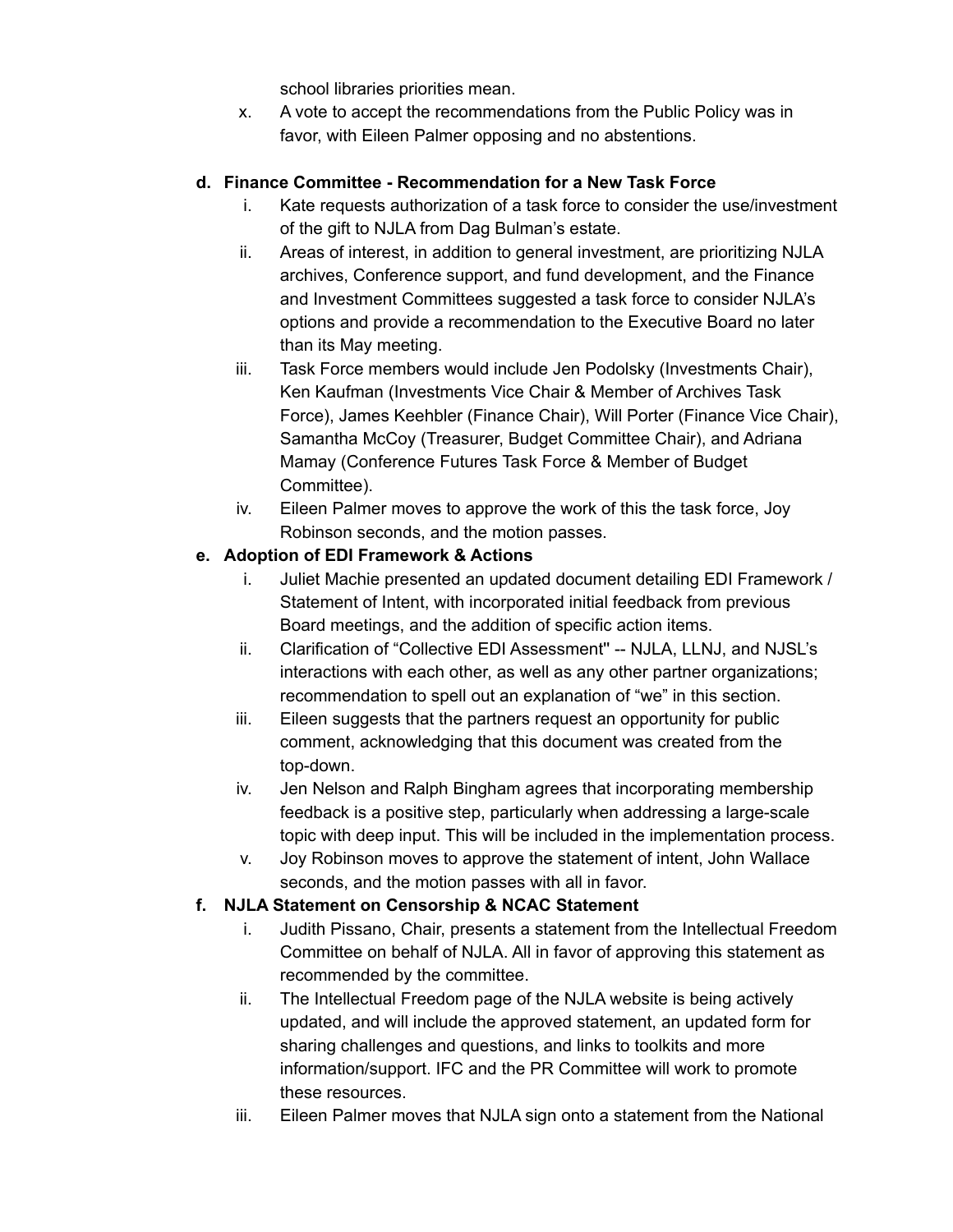Coalition Against Censorship, Joy Robinson seconds, and the motion passes.

- iv. Kate Jaggers notes that there is a North Hunterdon school board meeting scheduled for this evening (December 21).
- **g. Public & School Library Fact Sheet - [Link](https://njla.memberclicks.net/assets/Exec_Board_Minutes_Docs/Board_Docs_2021-22/Public%20and%20School%20Libraries%20Fact%20Sheet%20December%202021.pdf)**
	- i. A fact sheet to promote information about both the differences and the collaboration of school and public libraries, to be approved by NJLA and NJASL, was presented thanks to the hard work of Darby Malvey (NJASL) and Jessica Trujillo. Tara Weiss Cooper is also working on an infographic.
	- ii. Eileen Palmer moves to accept the fact sheet, Danielle Cesena seconds, and the motion passes.

# **7. Old Business**

## **8. Partnering organizations**

## **a. NJSL - Jen Nelson - Full [Report](https://njla.memberclicks.net/assets/Exec_Board_Minutes_Docs/Board_Docs_2021-22/NJSL%20Report%20December%202021.pdf)**

- i. Construction Bond Act -- Has now passed through Assembly and Senate and is waiting for final signing by the Governor.
- ii. State Library received funding from the Department of Labor to continue the Fresh Start Program.
- iii. Wishes the Board a happy New Year!

## **b. LibraryLinkNJ - Ralph Bingham**

- i. Membership Meeting in December, positive feedback about perceived unity among partner organizations.
- ii. Looking for a Strategic Plan facilitator, posted on LLNJ website.
- iii. Presence at NJASL Conference, with a vendor table and programming.
- iv. Just official posted RFP for Delivery Service, thank you to Phil Berg and the Task Force.
- v. Congratulations to Darby Malvey who has been promoted to full-time Program Coordinator starting in January.

# **c. NJASL - Darby Malvey - Full [Report](https://njla.memberclicks.net/assets/Exec_Board_Minutes_Docs/Board_Docs_2021-22/NJASL%20Report%20December%202021.pdf)**

- i. Thank you to Kate Jaggers, Juliet Machie, and the NJLA Store for being at the NJASL Conference.
- ii. Thank you to Jen Nelson for attending the entire Conference as well!
- iii. There is a live form to sign up to be involved with the NJLA-NJASL Intellectual Freedom Regional Rapid Response Team: [bit.ly/librrt](https://docs.google.com/document/u/0/d/1Oeb_rpHF58hu1ECO_eUmxxNnfuEQev-lAw3zZ5D00uE/edit). All are encouraged to sign up, and to share with colleagues, friends and family, and all community members interested in the fight against censorship and in support of our school and public librarians.
- iv. Working on establishing a committee (with co NJLA-NJASL Chairs) to manage these responses -- Please email Tricina Strong-Beebe, [advocacy@njasl.org](mailto:advocacy@njasl.org), if interested in being involved.
- v. Legislative update -- Information Literacy petition is still active and all are encouraged to sign ([https://www.saveschoollibrarians.org/njasl\\_infolitbill\\_2021\)](https://www.saveschoollibrarians.org/njasl_infolitbill_2021) and School